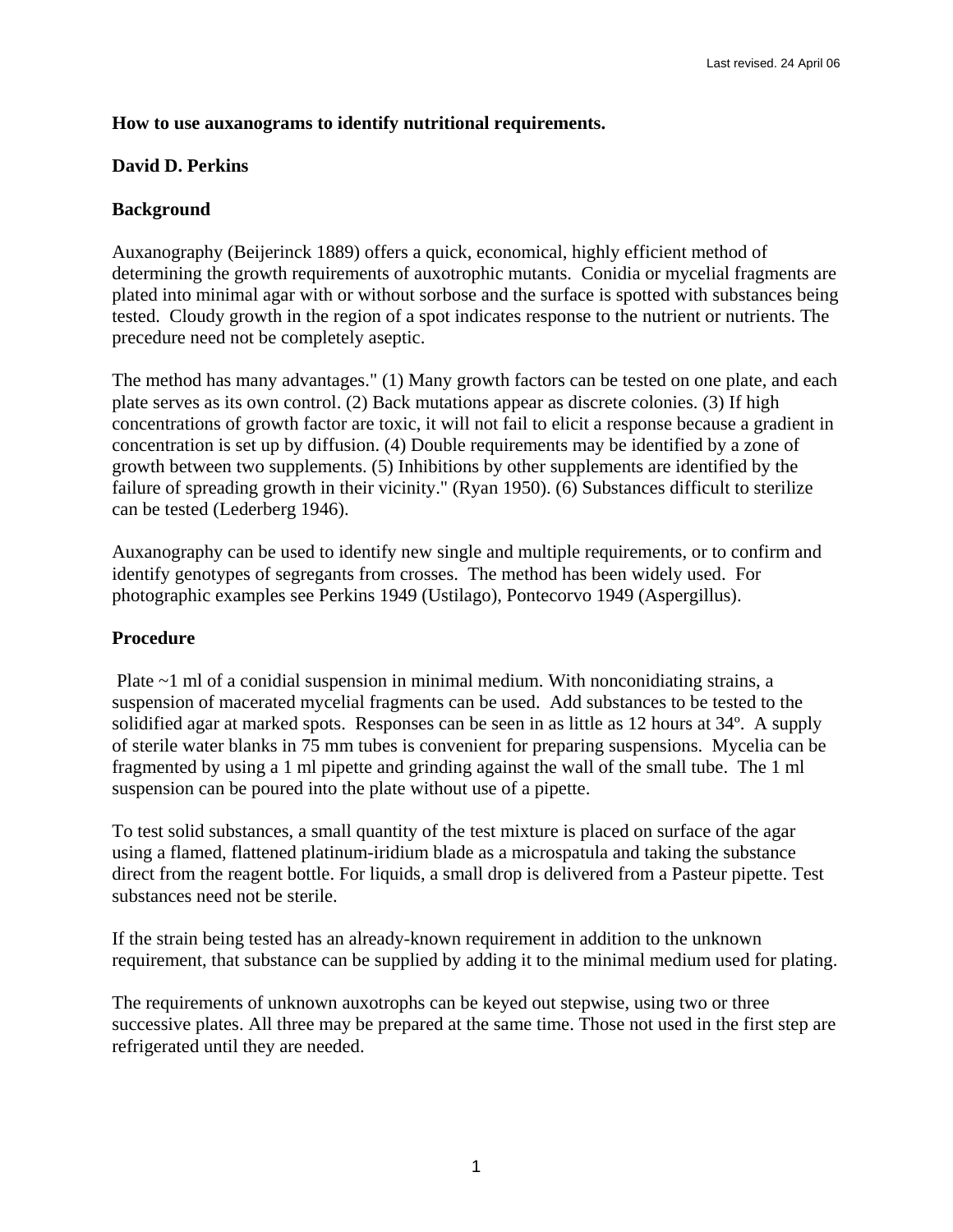- Step 1: Spot with solid casein hydrolysate, DNA or RNA, liquid vitamin stock solution, and Tween 40 or Tween 80.
- Step 2: (a) If the response was to nucleic acid, spot a second plate with adenine and uracil. (b) If the response was to vitamins, spot with individual vitamins.
	- (c) If the response was to Tween, spot with acetate and individual fatty acids.

(d) If the response was to caseine hydrolysate, spot with each of six pooled testers made up with mixtures of solid amino acids as shown in the table. The mixtures are formulated to provide for known multiple requirements and to avoid known cross-inhibitions. A third plate can be spotted with a single substance or substances to confirm results with the pooled testers.

## **References**

Beijerinck, M. W. 1889. L'auxanographie, ou la méthode de l'hydrodiffusion dans la gélatine appliquée aux recherches microbiologiques. Arch. Néerl. Sc. 23:367-372.

Lederberg, J. 1946. Studies in bacterial genetics. J. Bacteriol. 52:503. (Abstr.)

Perkins, D. D. 1949. Biochemical mutants in the smut fungus *Ustilago maydis*. Genetics 34: 607- 626.

Perkins, D. D., A. Radford, and M. S. Sachs. 2001. *The Neurospora Compendium: Chromosomal Loci*. Academic Press, San Diego.

Pontecorvo, G. 1949. Auxanographic techniques in biochemical genetics. J. Gen. Microbiol. 3:122-126.

Ryan, F. J. 1950. Selected methods of Neurospora genetics. Methods Med. Res. 3: 51-75.

|                |           | $\mathbf 2$ | 3          | 4                          | 5          | 6                               |
|----------------|-----------|-------------|------------|----------------------------|------------|---------------------------------|
| 1              | histidine | glycine     | proline    | anthranilic<br>acid        | glutamine  | isoleucine                      |
| $\overline{2}$ |           | serine      | arginine   | phenylalanine              | threonine  | valine                          |
| 3              |           |             | homoserine | tyrosine                   | methionine | glutamic acid                   |
| 4              |           |             |            | leucine $+$<br><b>PABA</b> | cysteine   | tryptophan                      |
| 5              |           |             |            |                            | lysine     | putrescine                      |
| 6              |           |             |            |                            |            | asparagine $+$<br>aspartic acid |

# TESTER SET FOR AMINO ACID REQUIREMENTS